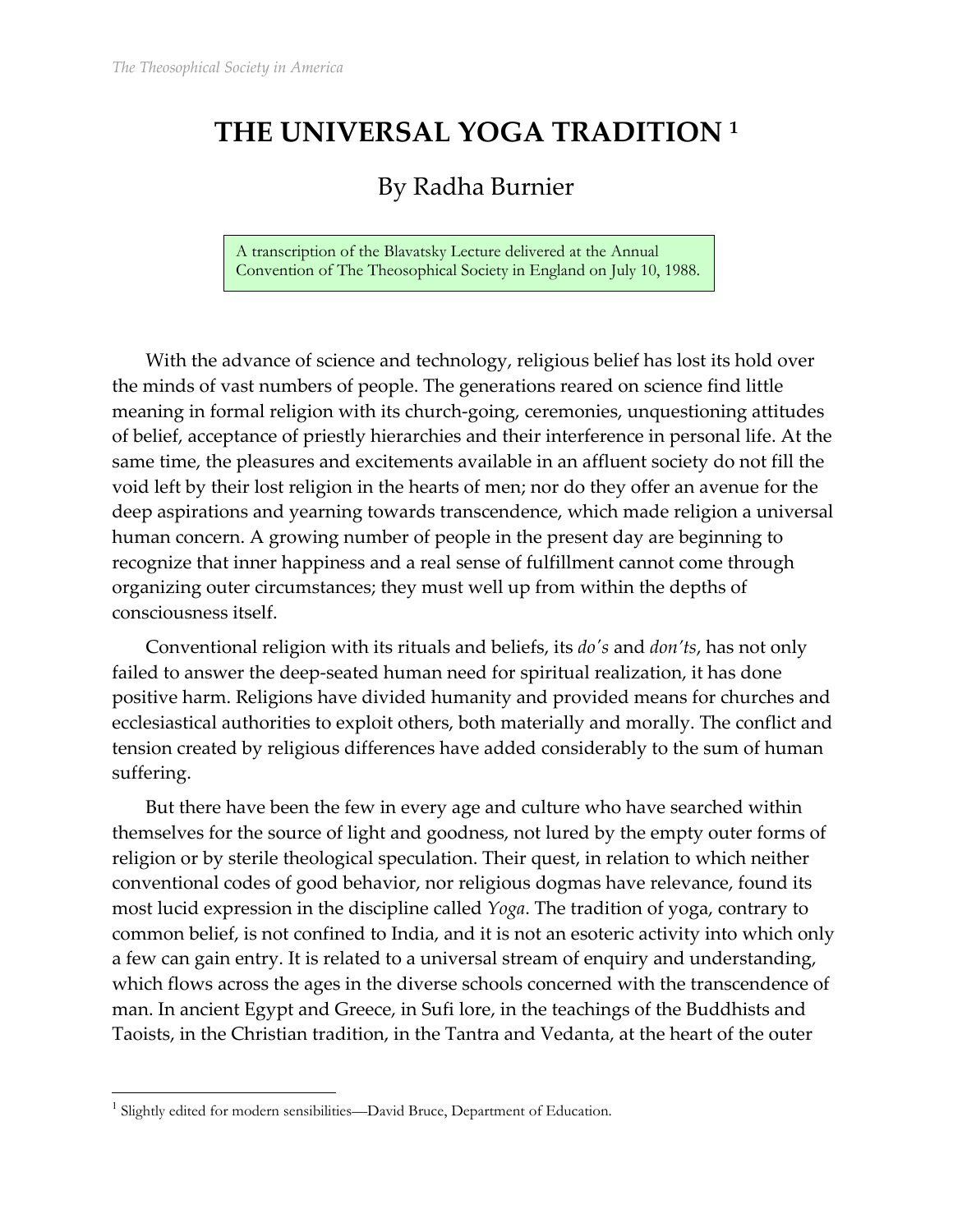teachings there is a way of life and a training appropriate to the inner quest and direction signified by the word *yoga*.

*Yoga* is a word, which has been variously defined because it is too rich a term to yield easily to translation. Essentially it is concerned with the ending of the independent self, the self which speaks with the many voices of thought and desire. When the discord produced by the separative activities of this self ceases completely there is the realization of the essential nature of consciousness. The culmination of yoga is said to be a state of non-duality and natural harmony.

A great Teacher wrote:

There is a road steep and thorny, beset with perils of every kind, but yet a road and it leads to the heart of the universe. I can tell you how to find those who will show you the Secret Gateway that leads inwards only, and closes fast behind the neophyte for evermore.

There is no danger that dauntless courage cannot conquer; no trial spotless purity cannot pass through; no difficulty that strong intellect cannot surmount.

For those who win onward, there is reward past all telling–the power to bless and save humanity. For those who fail, there are other lives in which success may come.

*—*Blavatsky, H.P. *Collected Writings*, Vol. XIII, Pg. 219

Among those who choose this road, which is said to be sharp as the razor's edge, only the few have the perseverance and the dauntless courage to go through to the end. "Many are called, but few are chosen," it is said.

The *Bhagavad-Gita* confirms this:

Among thousands of men scarce one striveth for perfection; of the successful strivers scarce one knoweth Me [the divine] in essence. (VII:3)

Most people want quick rewards. They are impatient to achieve the benefits of a spiritual nature while at the same time refusing to let go of worldly advantages. Disappointment comes to them quickly, for the two directions are incompatible.

As *The Voice of the Silence* declares:

Eternal life's pure waters, clear and crystal, with the monsoon tempest's muddy torrents cannot mingle.

Heaven's dew-drop glittering in the morn's first sunbeam within the bosom of the lotus, when dropped on earth becomes a piece of clay; behold, the pearl is now a speck of mire.

By seeking, even though unconsciously, to make things secure and agreeable for the corporeal self, ignorant aspirants ensure failure. The feeling of stagnation leads to doubts about the possibility of progress along spiritual lines and effort is given up. Therefore from the beginning it must be clear that the discipline entailed in yoga cannot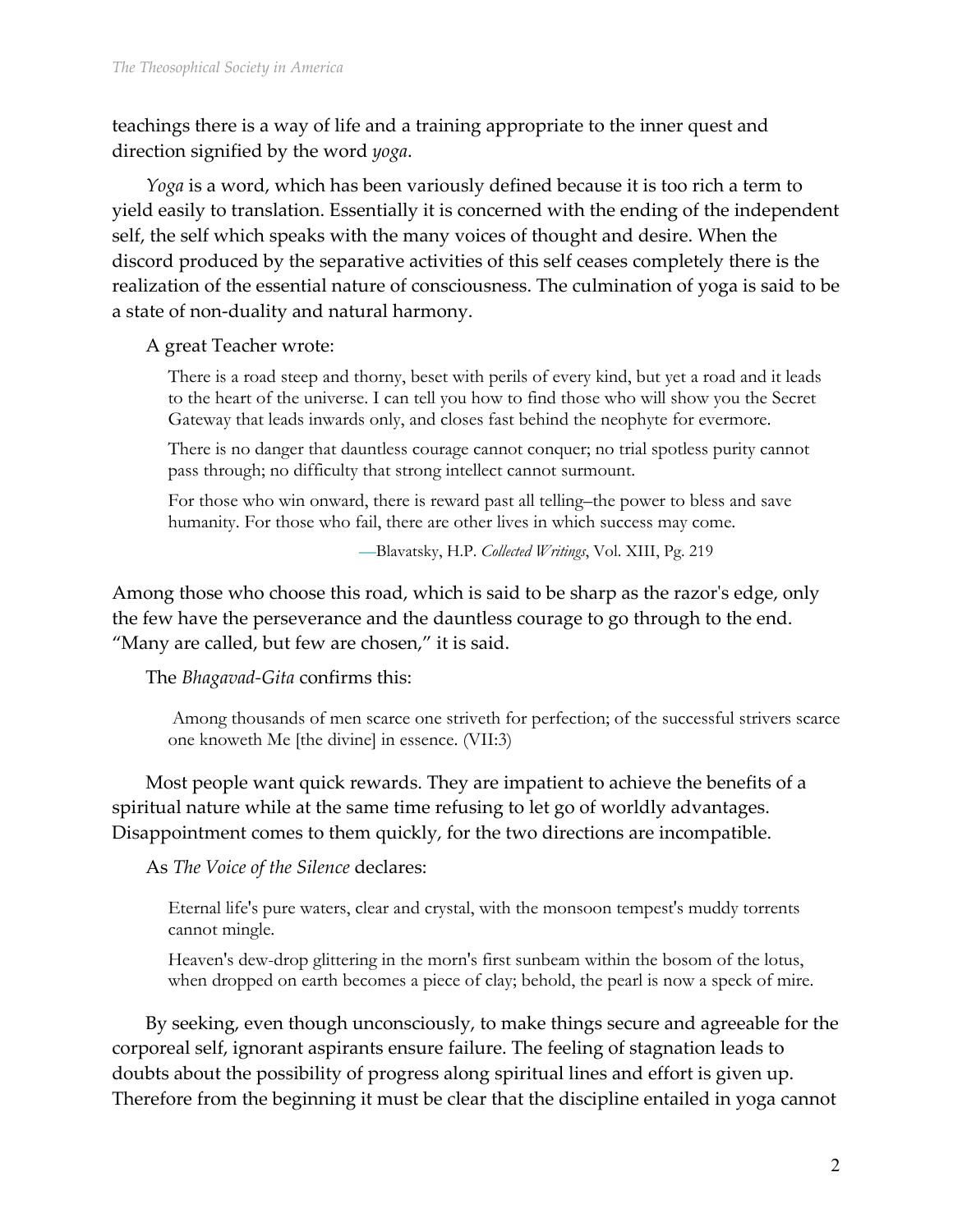be treated as less arduous than the training necessary to become a superior musician or an outstanding mathematician. In fact, it is more rigorous in its call to set aside ordinary interests, comforts and values. Yoga implies a radical transmutation of the mind, at the basis of which must be a readiness to change oneʹs mode of life completely. "Be not conformed to this world; but be ye transformed by the renewing of your mind," advised St Paul in his letter to the Romans (XII, 2). HPB also instructed:

Meditation, abstinence, the observation of moral duties, gentle thoughts, good deeds and kind words, as good will to all and entire oblivion of self, are the most efficacious means of obtaining knowledge and preparing for the reception of higher wisdom.

—Blavatsky, *Practical Occultism*

The transmutation of mind accomplished by yoga is described in various traditions as a *new birth*, which takes place after the death of the old self. The Katha Upanishad says that yoga is birth and death. The legendary phoenix which regenerates itself after being burnt to ashes, the creative dance performed on the burning-ground, the rose blooming from the cross of sacrifice, and other symbolic representations refer to the ending of the old so that a new consciousness may shine forth. In the classical text of Patanjali, yoga is the stilling of the processes of the profane mind, and the new birth is the awakening to the true nature of consciousness.

HPB writes that the pupils of Menander, after receiving baptism (*i.e*. initiation) were said to "resurrect from the dead." The resurrection, she adds, meant simply "the passage from the darkness of ignorance into the light of truth, the awakening of manʹs immortal spirit to inner and eternal life. This is the science of the Râja-yogis." Both death and rebirth in this sense can take place even while the body continues to exist. J. Krishnamurti explains:

Death is not the end of life ... Death is something that you live with every day, because you are dying every day to everything that you know ... Death means a renewal, a total mutation, in which thought does not function at all, because thought is the old. But when there is death, there is something totally new.

When, in daily life, there is a dying through the negation of memory and attachment, the consciousness is fresh and perceptive. Hence, Angelus Silesius could say: "Die now before thou diest, that thou mayst not die." A true philosopher (one who loves wisdom) like Socrates rehearses death at every moment of his life. The great Sufi, Jalaluddin Rumi knew this truth, for he too counseled:

Oh, man, go die before thou diest ... Such a death that thou wilst enter unto light, Not a death through which thou wilst enter unto the grave*.*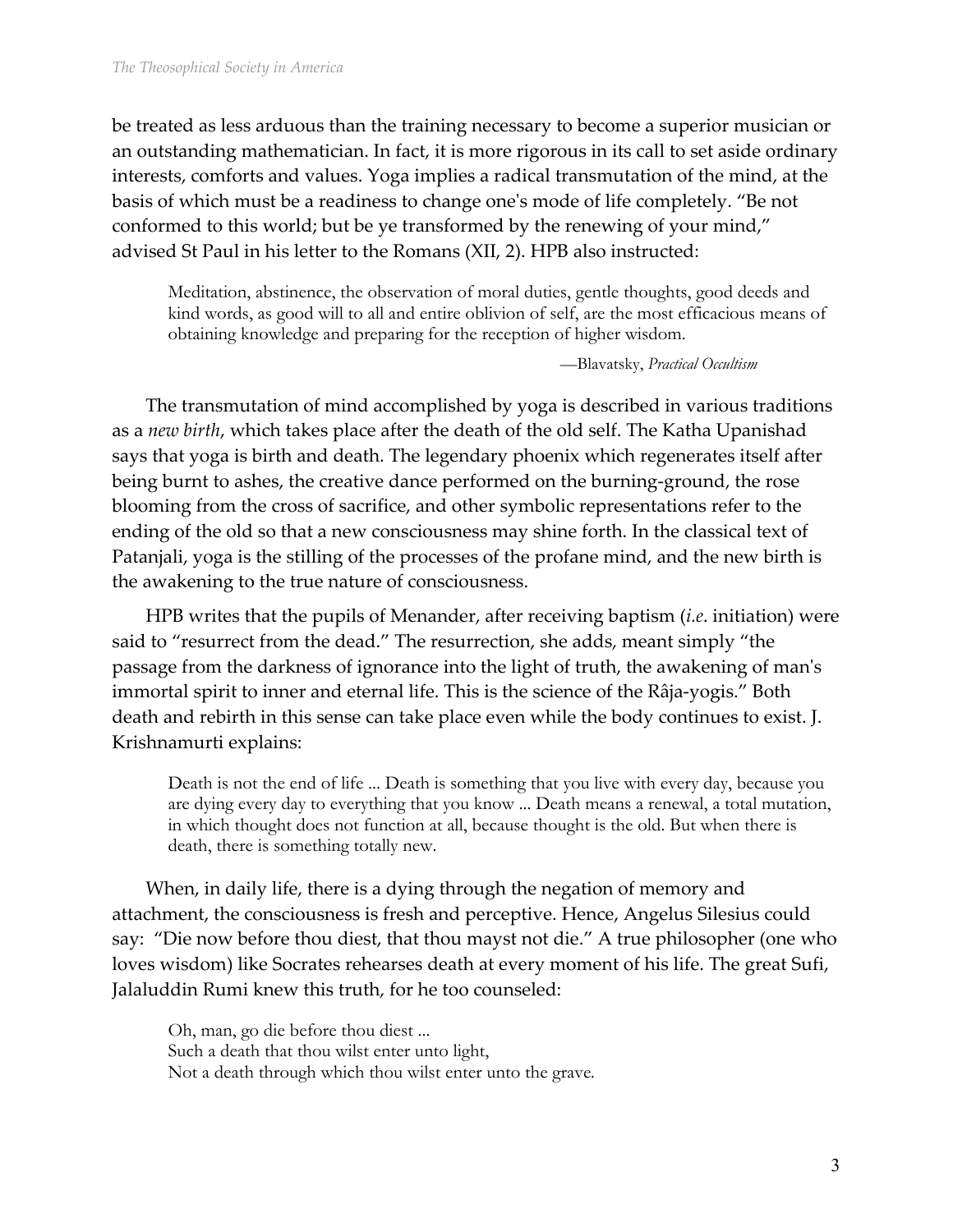It must be noted that yoga is not occultism as commonly understood; it is not concerned with the practice of magic, the cultivation of psychic powers or research into the secret operations of nature. Neither is yoga a sort of devotionalism, with sentimental ecstasies and emotional rewards. Nor is it the enjoyment of occasional expansion of consciousness. It involves a definite training, which brings about freedom from the compulsions of the body and from an uncontrolled mind. This freedom cannot be bought by either good works or the accumulation of knowledge. Advancement in the direction of inner transformation comes only by giving up accustomed pursuits and self-centered aims. Renunciation is not merely the giving up of material possessions and attachments, nor is it the prerogative of monks and hermits. Even the mind seeking knowledge, virtue, and other seemingly desirable things may be basically concerned with itself, and therefore selfish.

Thomas à Kempis wrote:

The wearing of a [religious] habit and shaving of the crown do little profit; but change of manners and perfect mortification of passions make a true religious man.

*— The Imitation of Christ*

Vedanta teaching lays stress on renunciation by the mind, and not physical distance from temptation, as crucial to yogic realization. The well-known Ashtâvakra-Samhitâ categorically says:

Liberation is attained when the mind does not desire or grieve or reject or accept or feel happy or angry. (VIII-2)

The basic difference between Râja-yoga and Hatha-yoga lies here. Hatha-yoga is a system for controlling the body and breath in order to discipline the mind and achieve *siddhis* or psychic powers. Râja-yoga recognizes the value of a healthy, balanced and orderly use of the body, and therefore includes a number of suitable breathing and bodily exercises in its training. But this is only incidental and peripheral, the main task being to bring about the transmutation of consciousness we have already mentioned.

Madame Blavatsky says:

He who has studied both systems, the Hatha Yoga and the Râja Yoga, finds an enormous difference between the two: one is purely psycho-physiological, the other psycho-spiritual.

—Blavatsky, H.P. *Collected Writings,* Vol. XII, Pg. 616

Here I must digress to mention that the term Hatha-yoga is now widely used outside India to describe the practice of the kind of exercises and postures which are admissible in Râja-yoga also, but in Indian tradition Hatha-yoga refers to the system of psychophysiological training that HPB mentions and which included extreme mortification of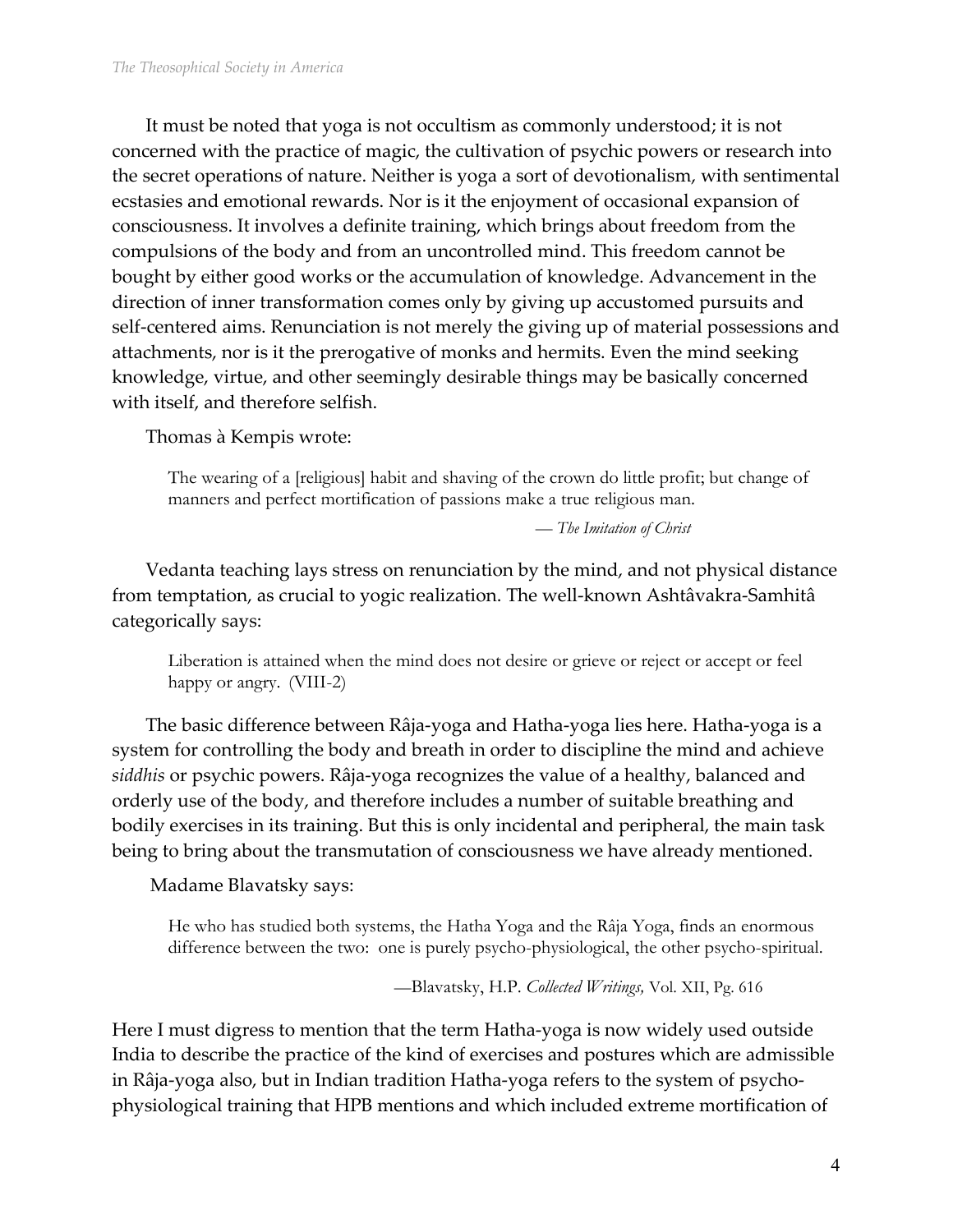the body and the use of bizarre methods to obtain psychic powers. The warnings, which have been given at various times against Hatha-yoga, refer to such a system and its methods.

It should be realized that there is no causal relation between body and mind, so that, by taking steps to train and control the body, a person can automatically have a well-tuned mind. A healthy body is only an aid to keep the mind in a state of alertness. On the other hand, a mind which is clear, observant and thoughtful brings order into the physical and psychic sheaths, for the impulses which come from within are always stronger than outside circumstances. Democritus is reputed to have said: "The perfection of the soul will correct the depravity of body, but the strength of the body without reasoning does not render the soul better."

Even the quieting of the mind essential to yoga is not achieved by suppression and will power, but by mindfulness and understanding, by "looking at the lower self in the light of the higher." The reflective mind is quiet, not affected by wealth or poverty, fasting of feasting. Among the important requirements of yogic training is the serenity, which is a major theme in the teaching of the Bhagavad-Gitâ*.* The sage of stable mind is not shaken by the ups and downs of fortune. "Equilibrium is yoga" (B.G. II: 48) is one of the several striking definitions of yoga given in the Gitâ, which enjoins:

Perform action, ever dwelling in the harmony which is yoga, renouncing attachment, balanced in success and failure.

The yogi experiences a state of calm contentment at all times (which is not to be mistaken for self-satisfaction). The man of the world is only happy when he gets what he desires, unlike the yogi who asks for nothing and is happy with whatever comes to him, equal in praise and reproach, free from envy, anxiety and other problems. The Dhammapada, said to be a compilation of the Buddhaʹs own words, says likewise:

Like a rock that's of one mass And by the wind unshook, E'en so, by praise or blame, Unmoved are the wise.

—Mrs. Rhys David's translation

The steady mind is aware of the impermanent nature of all that passes in the phenomenal world and of the unchanging Reality behind the phenomena. Everywhere it sees only that Reality and is therefore unaffected by the changes. This is brought out in the Isha Upanishad which describes the yogi as one who sees himself in the heart of all beings and all beings in his own heart. In the words of Plotinus: "Each being contains in itself the whole intelligible world. Therefore All is everywhere. Each is All and All is each."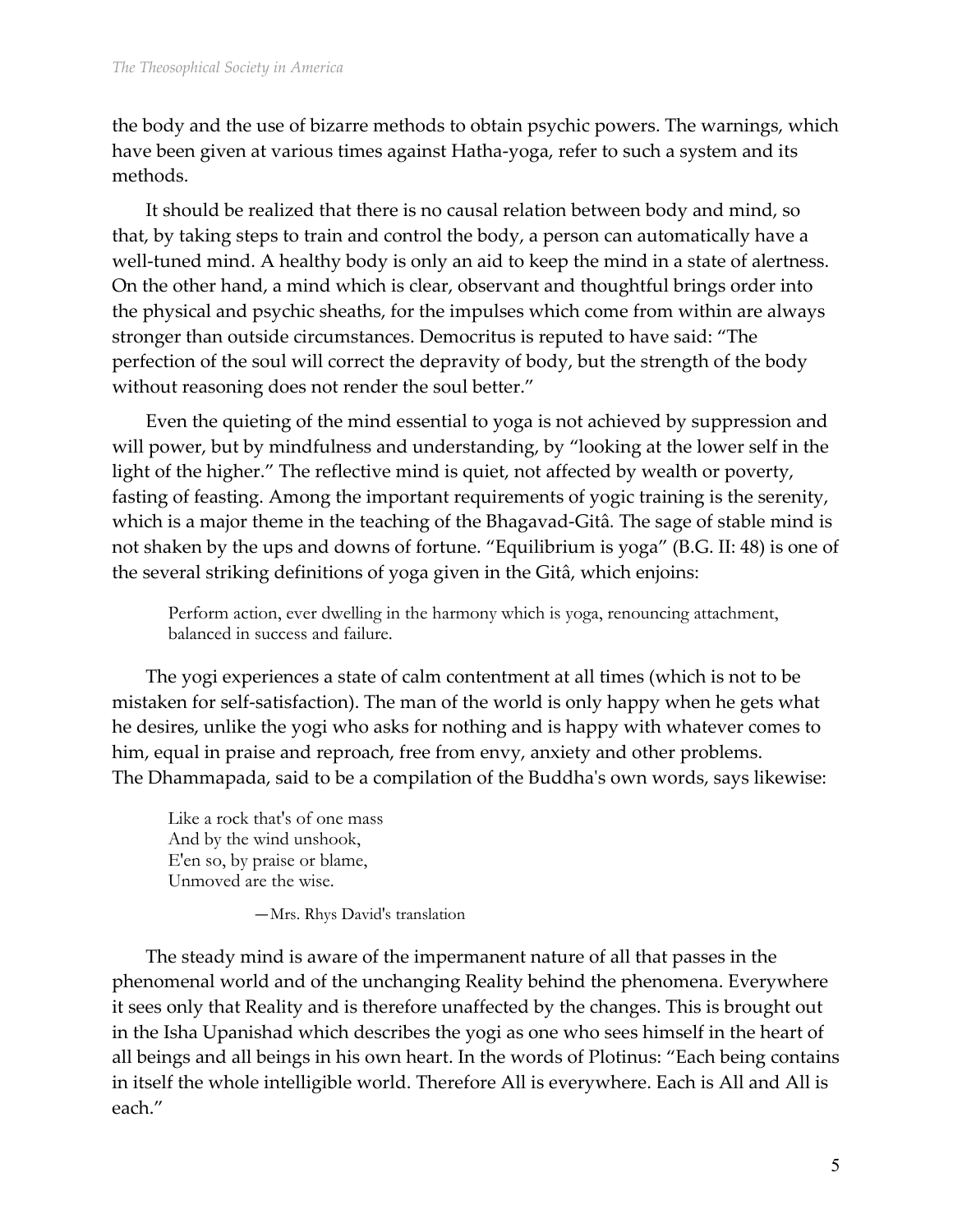Communion with nature is recommended in the practice of yoga. A Mahatma includes among the age-old conditions necessary for illumination "silence for certain periods of time to enable Nature herself to speak to him who comes to her for information." The stillness of water, the silence of mountains or the seclusion of forests help to develop quietude. Nature expresses divine principles such as beauty and order to which the consciousness becomes alive through communion. Hence many religious and contemplative communities are established among natural surroundings. But a growth in sensitivity, which is a mark of inner development, involves not only response to the beauties of nature, but an increasingly sympathetic relationship with all creatures.

#### J. Krishnamurti muses:

It is odd that we have so little relationship with nature, with the insects and the leaping frog and the owl that hoots among the hills calling for its mate. We never seem to have a feeling for all living things on the earth. If we could establish a deep abiding relationship with nature we would never kill an animal for our appetite, we would never harm, vivisect, a monkey, a dog, a guinea pig for our benefit. ... This is not sentiment or romantic imagination, but a reality of a relationship with everything that lives and moves on the earth.

—*Krishnamurti to Himself*

Receptive minds discovered in their closeness to nature an insight into other worlds of greater reality. Thus, William Wordsworth wrote:

Our noisy years seem moments in the being Of the eternal Silence; truth that wake, To perish never; Which neither listlessness, nor mad endeavour, Nor Man nor Boy, Nor all that is at enmity with joy, Can utterly abolish or destroy! Hence in a season of calm weather Though inland far we be, Our souls have sight of that immortal sea

Which brought us hither. ...

—Intimations of Immortality

The Taoist way of non-resistance also leads to greater sensitivity. Resistance makes the mind impervious to anything new, subtle or deep. When Jesus exhorted his hearers to become as little children he called upon them to be vulnerable, not with the vulnerability of a mind which is apt to be hurt, but to be open and innocent as a child. Lao Tzu said that the gentle reed which bends before rushing waters has greater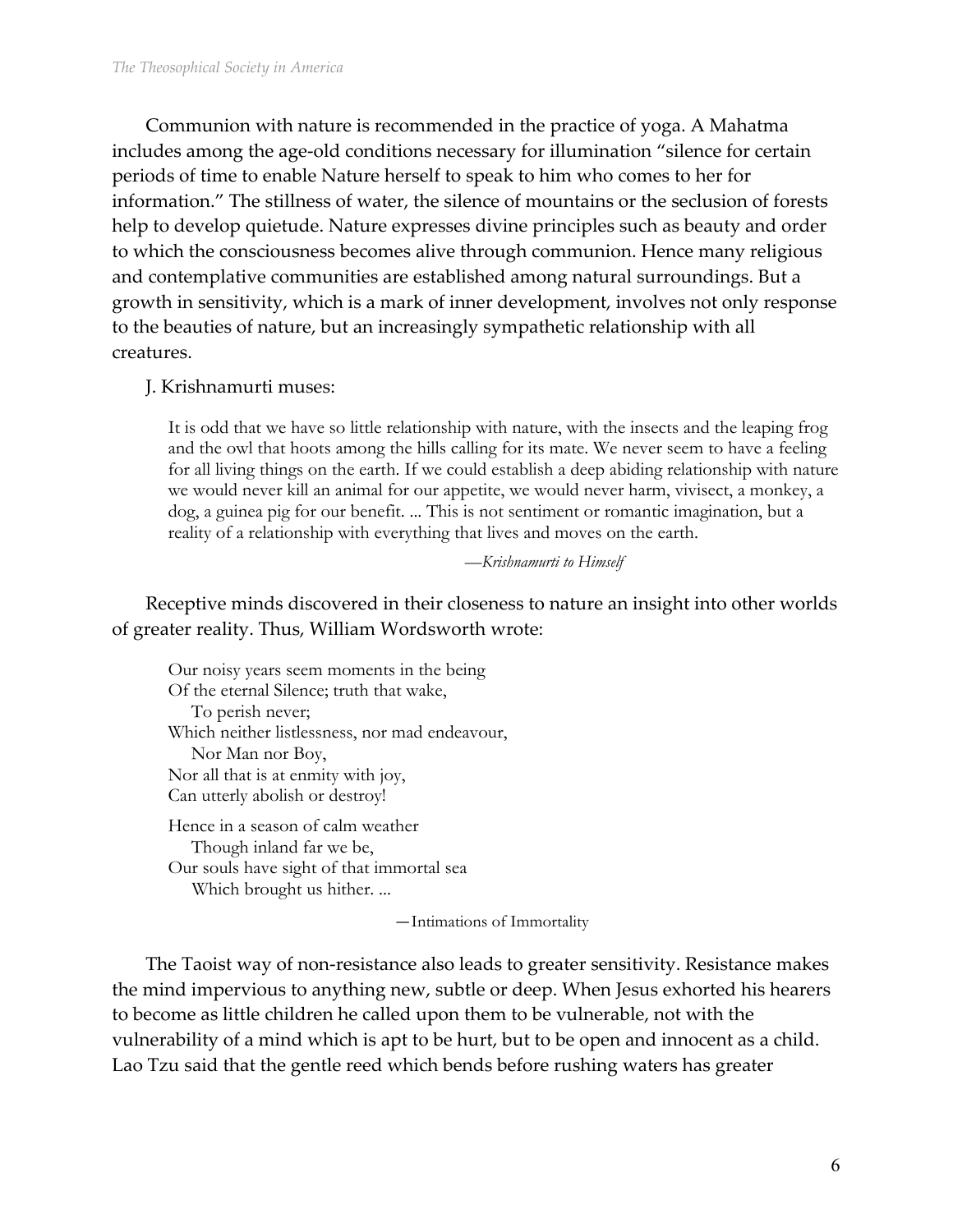strength than the inflexible trunk of a tree which resists the flood. "Rigidity and strength are the way to death; pliability and gentleness the way to life."

Sensitivity grows through willingness to learn. Life is meant for learning. In reply to the question how the One Spirit (âtman) can be discovered, the Brihadâranyaka Upanishad answers: "The âtman is known through seeing, listening, pondering and meditating," all of which are ways of learning. An Adept wrote: "Learn to catch a hint from whatever agency it may be given. "Sermons may be preached even through stones." If we take the holographic model as an indication of how nature works, we see that through observing the part we can obtain an insight into the nature of the whole. William Blake realized this intuitively when he wrote:

To see a World in a grain of sand, And Heaven in a wild flower, Hold Infinity in the palm of your hand, And Eternity in an hour.

—Auguries of Innocence

Every microcosm mirrors the macrocosm; therefore the quality of non-resistance and receptivity are essential to knowing. "If thy heart be right, then every creature would be a mirror of life and a book of holy doctrine" (Thomas à Kempis). It is generally believed that the wise can impart teaching of profound value. But if the mind is unreceptive and incapable of learning, it fails to grasp the purport of what they say. The sensitive mind, on the other hand, not only responds to the deeper meaning of the words but also perceives the truth, which comes through all of life. So Krishnamurti says:

We never listen to the birds, to the sound of the sea, or to the beggar. So we miss what the beggar is saying–and there may be truth in what the beggar is saying, and none at all in what is said by the rich man or the man in authority.

—*Life Ahead*

There are other requirements which are as important as serenity of mind and sensitivity. One of these is a sense of detachment in daily life. The spiritual aspirant must live in this world like a pilgrim who tarries on the way only for a while. In Fitzgeraldʹs poem *Omar Khayyam* we have:

With them the seed of Wisdom did I sow And with my own hand laboured it to grow And this was all the Harvest that I reaped 'I came like Water, and like Wind I go.

The medieval saint-poet of western India, Eknath sang: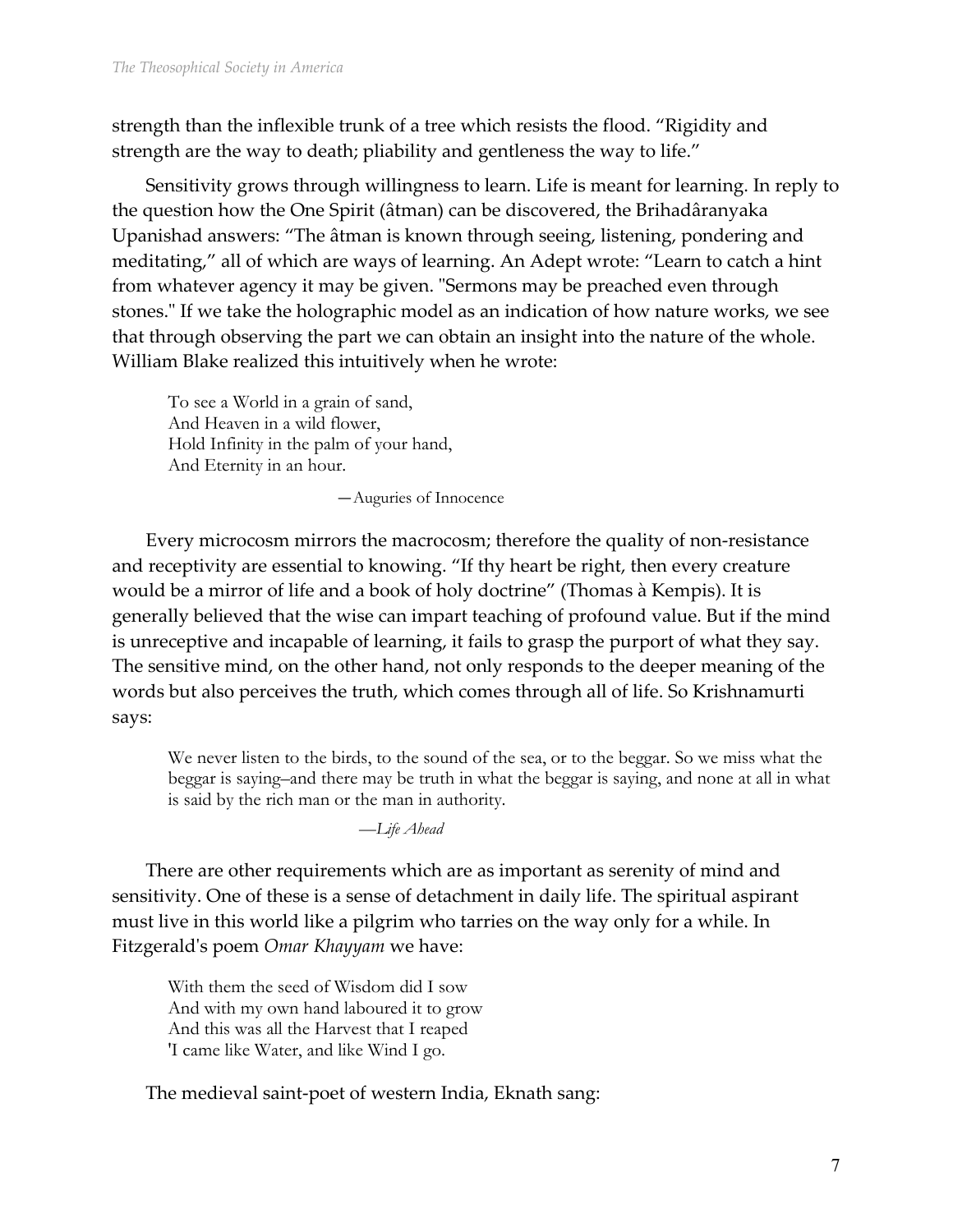The bird alights in the courtyard, but would he stay there long? Thus should a man live his life while the bonds of karma hold him here.

#### The Dhammapada gives another beautiful analogy:

Just as bee, not harming flower, In hue or fragrance, flies away, The nectar taking, even so The sage should through the village go.

But the yogic life does not consist in mechanically cultivating a given set of virtues. Virtue must arise from the negation of unreal things through the use of discrimination, or *viveka*. Both the Yoga-Sûtras of Patanjali and the Bhagavad-Gitâ refer to *abhyâsa,* which is the constant examination in daily life of one's thoughts, emotions and actions to discover how far and in what manner they spring from false perception. All is transitory, even the earth and the mountains; the stars and the universes are only relatively real, the only reality being Life which knows no diminution or end. But the transitory and the unreal appear to the unawakened consciousness as absolutely real.

As a result of this mistaken perception the mind is attached to many things and people, and lives in conflict and sorrow. The practice of discrimination leads to detachment. Then to the eye of the observer, "All the world is a stage." He realizes that his own personality is a mask, and that self-identity is based on the superficial features of this personality such as station in life, looks and achievements. With growing awareness, mental detachment from the superficial, accidental and transitory takes place and there is a new kind of seeing which is no longer through the screen of the ego, with its desires, pleasures and frustrations. It is from this that virtue grows.

The Buddhist discipline of *vipassana*, which consists in observing every aspect of the personality, even the way one walks and talks, apart from the emotions and reactions, is a foundation for submerging the personality and growing in goodness. Through a growing awareness, there is a negation of every thought, feeling and motive, which asserts and sustains selfhood. In addition, the aspirant must do everything to lead the mind to universal harmony. In *Practical Occultism* HPB advises: "The mind must remain blunt to all but the universal truths in nature." The mind becomes what it meditates upon. So, the more it dwells upon the nature of the universal Life, on Wisdom, Love and Goodness in the absolute sense, the more it assimilates itself to immortal nature.

Meditation is the core of yogic practice. It is not like any ordinary occupation. "If there is no meditation, then you are like a blind man in a world of great beauty, light and color" (Krishnamurti). It is as necessary for the unfoldment of the spiritual nature as food is for the growth of the body. But meditation does not fill the consciousness or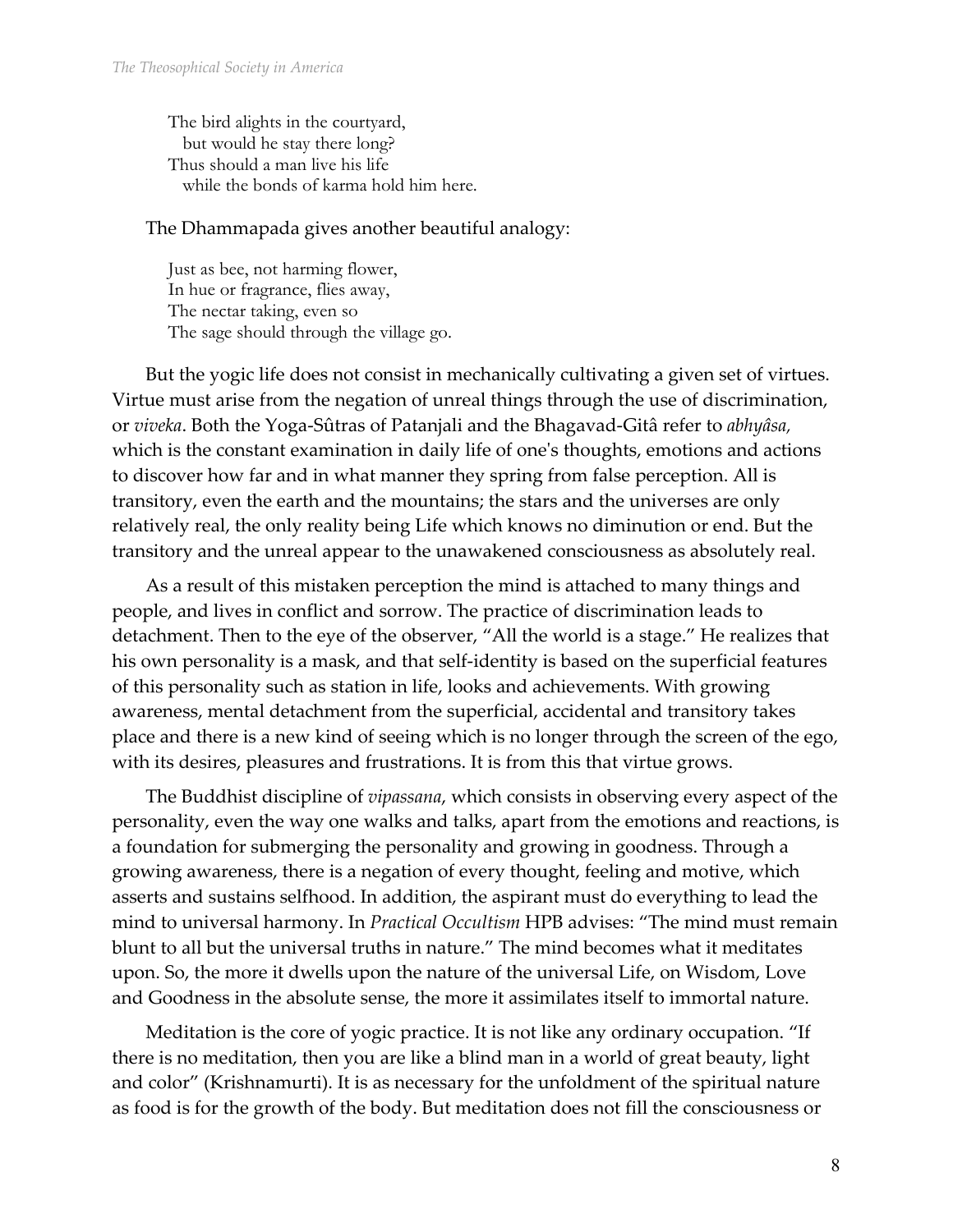mark the brain with more impressions and memories. It empties it of its contents. Much of what we have considered till now prepares the mind for this inner freedom.

In the school of Pythagoras every new entrant had to learn to listen. Listening was held to be the first step in a threefold process of meditation according to the ancient Indian tradition, which said that listening (*sravana*) and pondering (*manana*) were preludes to the direct perception of truth in meditation (*nididhyâsana*). In the act of listening, the focus of consciousness is in the heart, the blending of heart and mind being an important aspect of yoga. HPB in *Practical Occultism* says that the studentʹs "thought must be predominantly fixed upon his heart, chasing therefrom every hostile thought to any living being. It [the heart] must be full of the feeling of its nonseparateness from the rest of beings as from all in Nature; otherwise no success can follow." In the yogic texts, too, mention is made of letting the mind rest in the heart.

If listening merely consists of hearing with the external ear, a person only hears sound. If he listens with the mind and ears only, he hears words and concepts. But when he learns to listen with his consciousness centered in the heart all thought and distractions disappear and there is a state of still receptivity. This is itself the beginning of meditation.

Attention takes many forms. Listening is attention, but attention also consists of quiet observation. The Tattvârthâdhigama Sutra, an important text of the Jain religion, declares: "The distinctive characteristic of the soul (*jiva*) is attention." In a state of nonattention awareness of oneʹs own true nature is lost. Therefore to discover true being it is necessary to live in a state of attention. In the training of yoga, aspirants are advised to do everything attentively, to be observant of their manner of eating, laughing, acting and so on. Normally, most actions are performed in a state of distraction. The ordinary task of everyday life become such a matter of routine that it is possible to do them using only a corner of the mind while another part is occupied with other things. So the mind is much of the time divided and distracted. As one speaks one may be planning something which has no relevance to the conversation.

Reflex action has undoubted value in a limited field. It would be a waste of energy if attention had to be given to all things including breathing, but when reflexes are extended, habit takes over and becomes so strong that inattention becomes a way of life. We do not ask ourselves why we hold certain opinions, what is the quality we bring to a relationship, what motive impels us, and so on. Speaking, acting, reacting, all go on mechanically according to the conditioning which has taken place. Conditioning is the unconscious absorption of thoughts and attitudes which come from the environment, from parents, teachers, companions and other sources. Attention involves observation of these psychological pitfalls, and acting with awareness and intelligence and not simply by habit. According to the Dhammapada inattention is the path of death.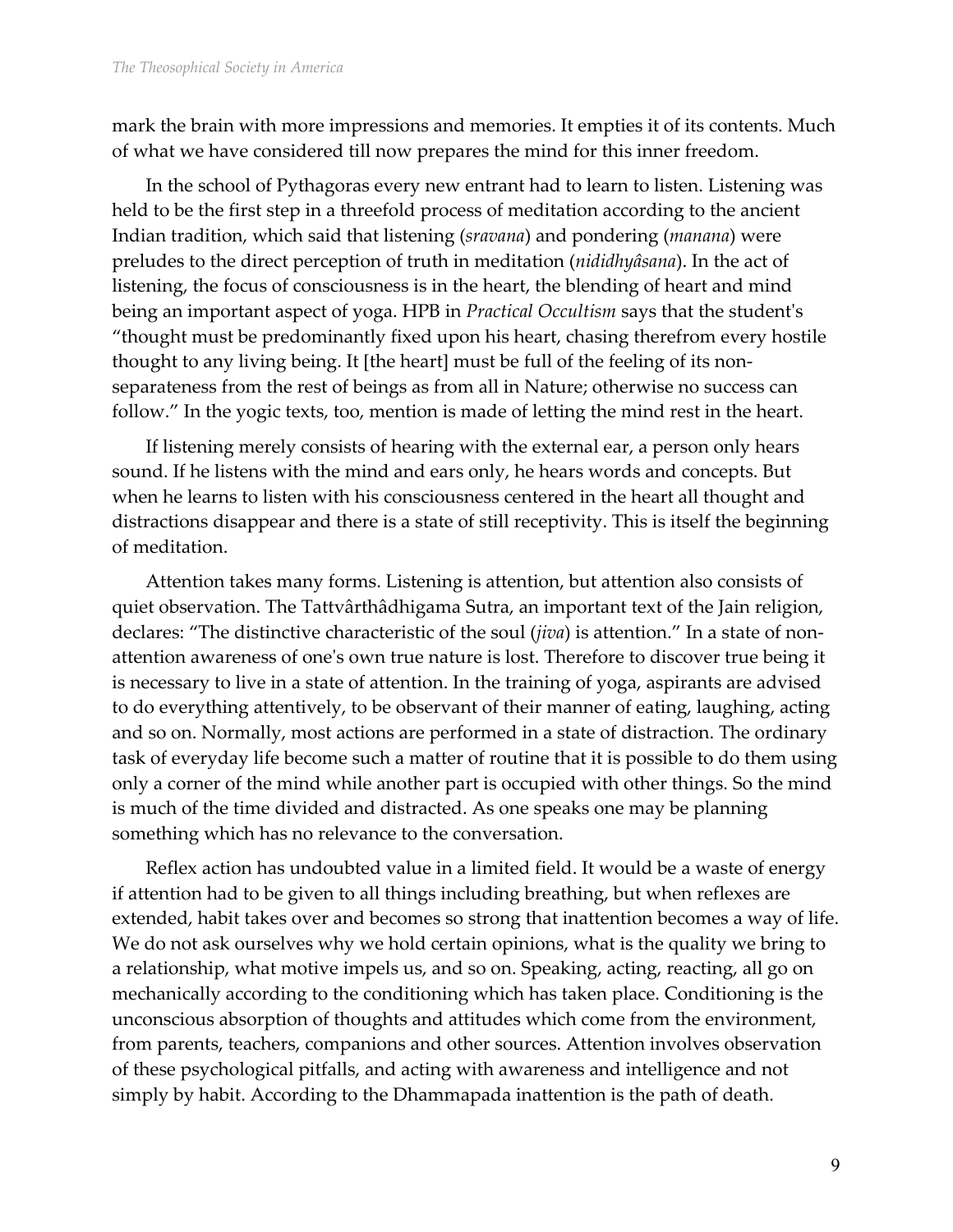Vigilance saves a person from psychological blindness and bondage to compulsions which come from within.

We have said attentive living reduces the tendency of the mind to distraction and fragmentation, and enables it to see and act wholly. *Samâdhi* means a gathering together of the energies of consciousness so completely that there is a direct awareness of the One Truth. Before reaching that high state of realization, mindfulness must be practiced. As *At the Feet of the Master* says in teaching one-pointedness, "You must give all your attention to each piece of work as you do it." This means that great care must be given to the quality of the action in the present, undistracted by thoughts and expectations about future results.

Another important factor of attention is recollectedness. In the worldly life there is either forgetfulness or ignorance of the direction in which one is going. Most people are selfish; some want to be unselfish, but except for occasional thoughts about this, they are lost. Recollectedness begins when the mind is brought back frequently to realize what kind of life is true and worthwhile. Sometimes it is said that recollection is remembering to act in accordance with the will of God. The "submission" of Islam and the surrender taught by certain cults of devotion are this. Remembrance can be in the background of the mind even while doing ordinary duties. Brother Lawrence, whose conversations are recorded as *The Practice of the Presence of God,* said:

That with him the time of prayer was not different from any other; he had set times for it, which the Father Prior had appointed, but he neither wanted nor asked for them, for the most absorbing work did not divert him from God.... That our sanctification does not depend upon certain works, but upon doing for God that which we ordinarily do for ourselves. It is sad to see that so many people mistake the means for the end, who for reasons of human respect attach great importance to works which they do very imperfectly.

### Similarly, Eckhart taught;

A pure heart is one that is unencumbered, unworried, uncommitted, and which does not want its own way about anything but which, rather, is submerged in the loving will of God, having denied self. Let a job be ever so inconsiderable, it will be raised in effectiveness and dimension by a pure heart.

In the Jivanmukti-viveka, a Vedântic text, comparison is made to a person who is in love. In such a person there is a sense of joy, a song in the heart, which remains all the time even when he is doing mundane work such as cooking or washing clothes. Similarly in the state of recollectedness there is a background awareness of the sacred even when one is occupied with ordinary things.

This state of mind drives out images which arise in the mind of oneself, enjoying, accomplishing, or acquiring. Normally, when action is performed, at the subconscious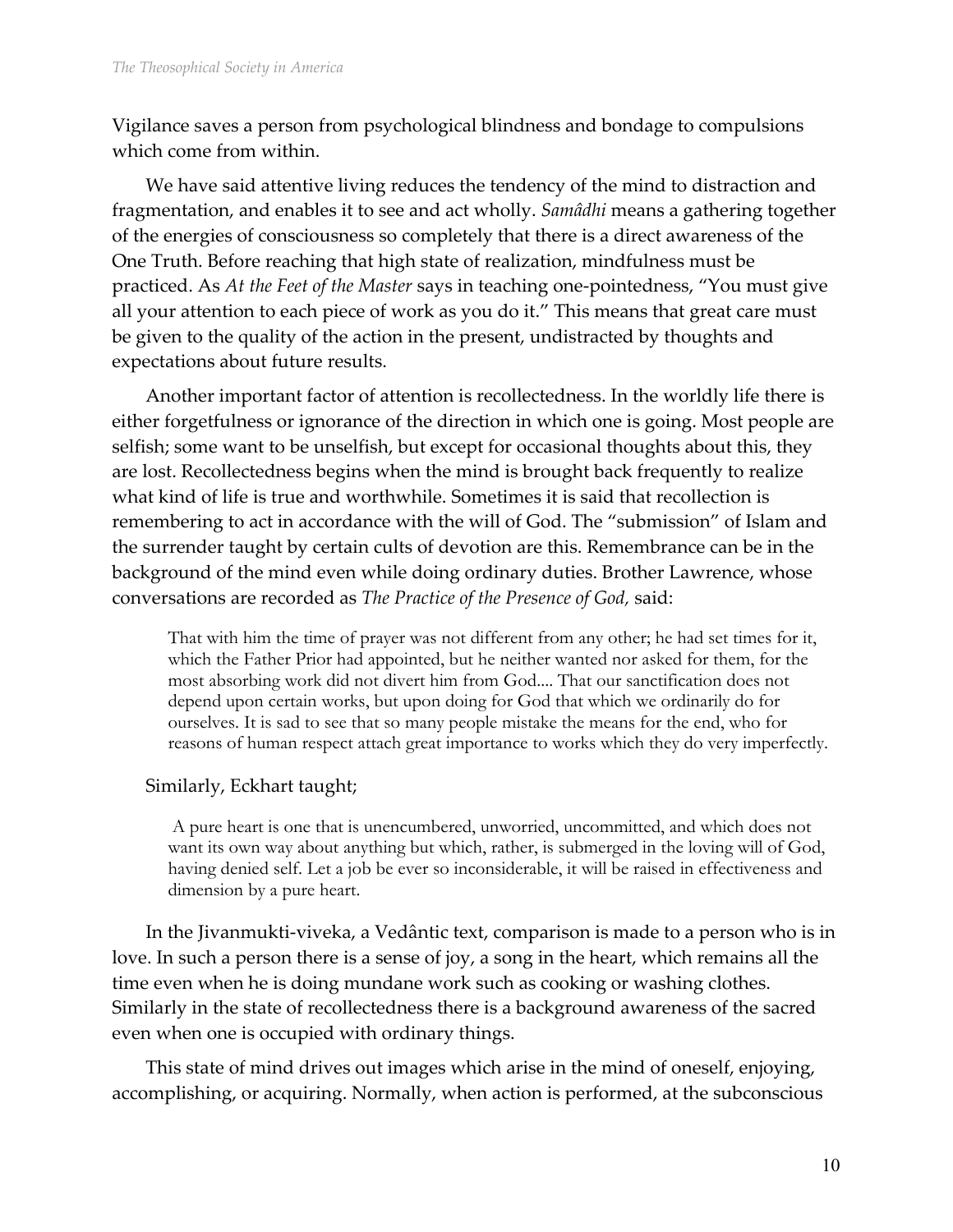level if not at the conscious, there is the thought "I did it." *Ahamkâra* or the "I"-making function of the mind attributes actions to a center, which is named as "I." Therefore when a person learns something, associated with it is the thought "I know." When he does something, the subconscious or the conscious mind says "I am the doer." When there is an experience of pleasure or beauty, an image is instantly created "I am the enjoyer." Thus continuously the "I" is built up and sustained. But in recollectedness, the attitude is more in the nature of "Thy will be done." The Gita says all action emanates from the three *gunas* (or tendencies in nature) and it is only the ignorant who imagine that they are the source of action.

Virtue ceases to have merit when there is self-consciousness. When someone thinks "I am humble," he is not. Real humility cannot identify itself. In the Buddhist Suttanipâta we are told, "The best men do not reckon themselves as distinguished, nor plain, nor low." Quoting something similar HPB wrote: ' "Woe unto them that are wise in their own eyes." Râja Yoga powers are not pompously boasted." All tendency to selfesteem and the habit of giving identity to oneself by saying "I am this or that" is brought to an end with sustained self-observation and attention.

The yogi is said to be no more a child to his parents, a father to his children, or a citizen of a State except in a physical sense. Hugh of Saint Victor wrote: "He is still weak for whom his native land is sweet, but he is strong for whom every country is a fatherland, and he is perfect for whom the whole world is a place of exile."

When there is absence of a self-image, there is true silence. Silence exists at different levels. There is the silence of the tongue, which is useful. Continual chattering creates restlessness of mind and is a symptom of inner agitation. Religious communities all over the world insist on the observance of silence at stated periods. But even when the lips are silent, the mind may not be so. With the practice of serenity and the various forms of attention, the mind becomes quieter, but deeper in the consciousness there is still an image of the "I," whether it is spelt out in detail or remains as a vague thought in the subconscious. This is clinging to existence (*abhinivesa*) as a separate, identifiable entity, which is mentioned as the last of the *klesas* or disabilities of the mind. As long as it exists, there is desire for the future, in heaven, in a reincarnation or in an improved spiritual condition. Only when there is total freedom from the desire for existence with identity is there silence and emptiness at a profound level. This is the fundamental aim set before Buddhists: the realization that the self has no independent existence.

The ultimate realization is non-duality. That cannot be experienced as long as there is self-existence; when there is the feeling of being the self, there is also the non-self and therefore duality. In the deep silence of no-self alone there is knowledge of the universal essence. The Sufis teach that gnosis is nearer to silence, than to self. Sankarâchârya tells us that when a sage was asked three times about the nature of Brahman (the ultimate